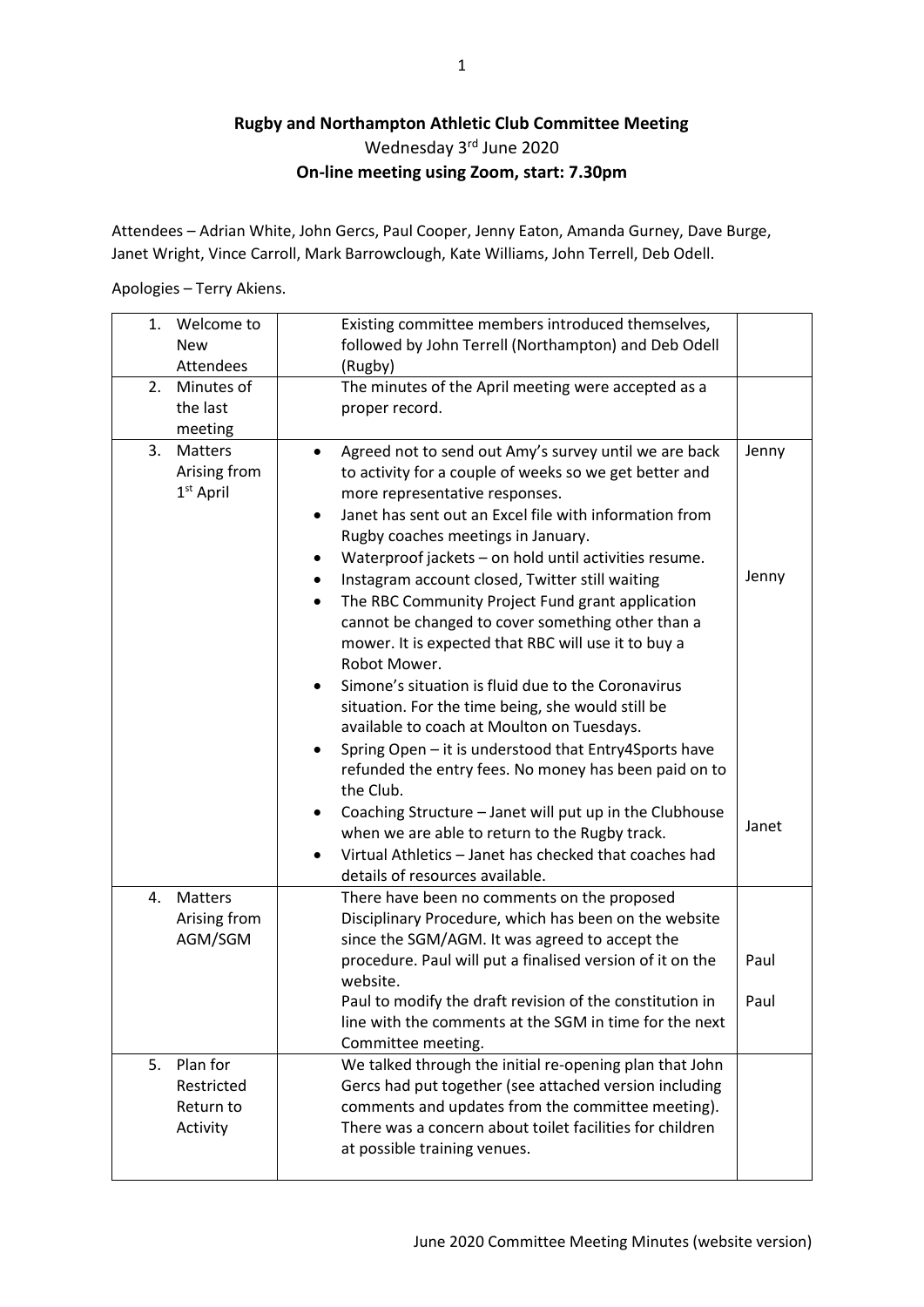|                  | Adrian to talk to Simon at Moulton College pushing on<br>the toilet access. And talk to Charlie regarding the<br>possibility of using NSB.                                                                                                                                                                                                                                                                                                                                                                           | Adrian                  |
|------------------|----------------------------------------------------------------------------------------------------------------------------------------------------------------------------------------------------------------------------------------------------------------------------------------------------------------------------------------------------------------------------------------------------------------------------------------------------------------------------------------------------------------------|-------------------------|
|                  | Pushing forward on Masters and Seniors for parkland<br>training to get us up and running. Risk Assessment -<br>John to create.                                                                                                                                                                                                                                                                                                                                                                                       | John G                  |
|                  | Proposed survey to be redrafted and circulated with<br>potential training options that come out from the<br>Coaches Meeting (update from Coaches Meeting:<br>instead of sending out a survey, we will send a note to<br>members outlining the plans for a phased return to<br>activity.)                                                                                                                                                                                                                             |                         |
|                  | Booking - Coacha App regarding bookings for training<br>sessions. A way of taking registers and accessing<br>information. GDPR - needs looking into how Coacha<br>would fit in and our own compliances. Possible need to<br>inform members if we are going to enter their data on<br>Coacha.                                                                                                                                                                                                                         | Jenny<br>Dave<br>Amanda |
|                  | Social Distancing could be challenging. Different for<br>Masters to the U17 & below groups - those are the<br>ones that will need more help. RUGBY plan is<br>dependent on the response from RBC and Leisure<br>Centre before we have to make some of these final<br>decisions. Janet will try to obtain photos of<br>arrangements at Nuneaton track.                                                                                                                                                                | Janet                   |
|                  | Further issues can be ironed out once we are nearer to<br>moving forward.                                                                                                                                                                                                                                                                                                                                                                                                                                            |                         |
| Membership<br>6. | No new members were elected.<br>$\bullet$<br>Transfers from other clubs: none.<br>One club transfer request was agreed as a resignation.<br>There were two other resignations (from LRG, no<br>transfer request), which were accepted.<br>Following the e-mail about membership fees sent to<br>٠<br>members on 26 March, Paul paused the GoCardless<br>direct debits due to collect payments on 1 May and 1<br>June. These will be re-started when we resume.<br>Requests for EA fees are still not being sent out. |                         |
| Finance<br>7.    | Paul had circulated the usual finance reports. A Covid-<br>$\bullet$<br>19 Small Business Grant of £10,000 was received from<br>Rugby Borough Council in April.<br>Income and expenditure are very low at the moment.<br>Deb requested having "Sponsorship" as an agenda<br>item for a future meeting.                                                                                                                                                                                                               |                         |
| Facilities<br>8. | Ruth Woodward is unable to help further with<br>$\bullet$<br>resolving the Clubhouse lease issue due her workload.<br>Paul described possible proposals to be made to RBC                                                                                                                                                                                                                                                                                                                                            |                         |